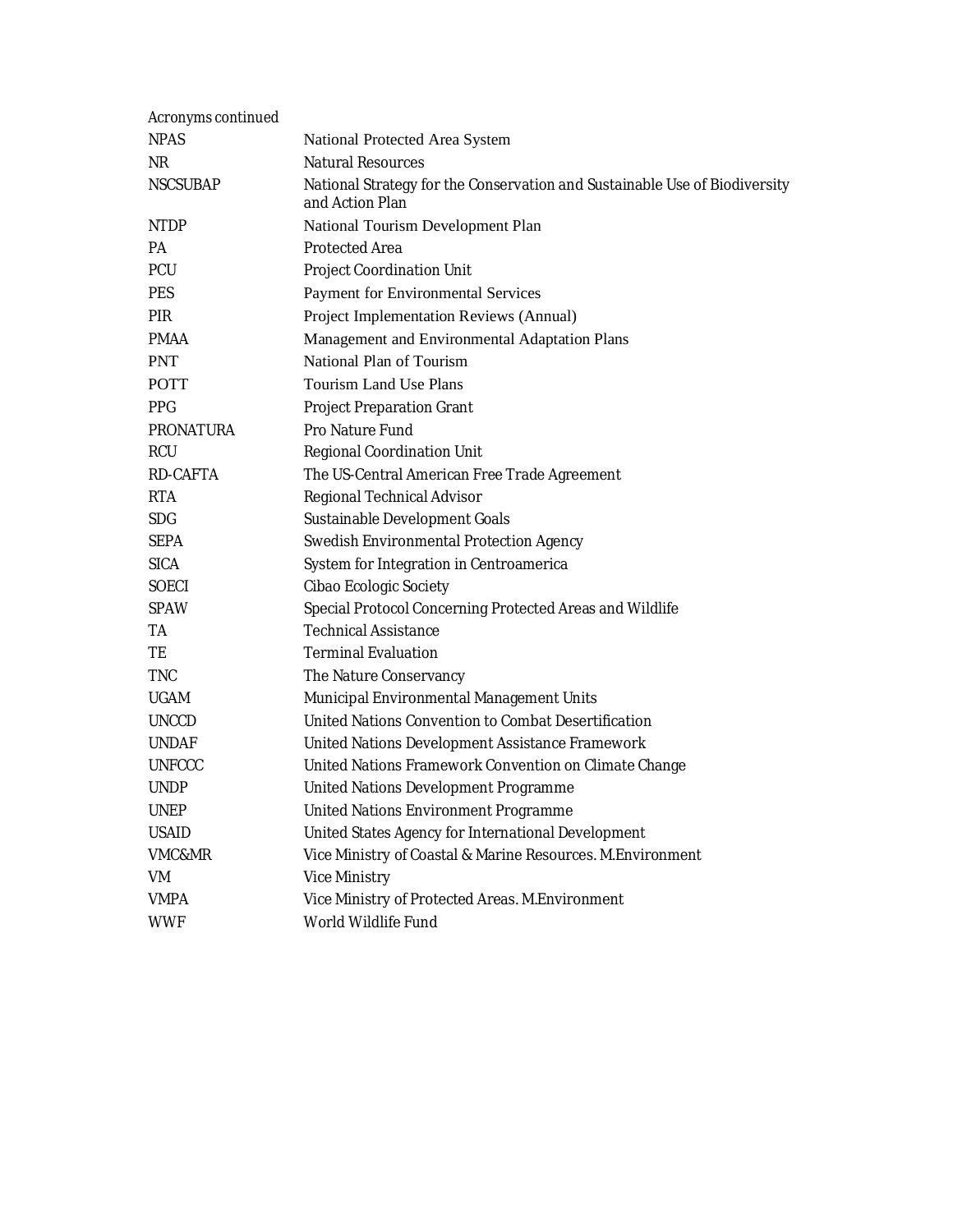# **1 EXECUTIVE SUMMARY**

### **1.1 PROJECT OVERVIEW**

### Table 1 – Project information table.

| Project title: Conserving Biodiversity in Coastal Areas Threatened by Rapid Tourism and Physical<br><b>Infrastructure Development</b> |                                                                                                                           |                                                                                                                             |                          |  |
|---------------------------------------------------------------------------------------------------------------------------------------|---------------------------------------------------------------------------------------------------------------------------|-----------------------------------------------------------------------------------------------------------------------------|--------------------------|--|
| <b>UNDP</b> project number<br>(PIMS#)                                                                                                 | 4955                                                                                                                      | PIF approval date                                                                                                           | 12/04/2013               |  |
| <b>GEF Project number</b>                                                                                                             | 5088                                                                                                                      | GEF endorsement date                                                                                                        | 11/03/2015               |  |
| # Project (ATLAS)<br># Award (ATLAS)                                                                                                  | 00083903                                                                                                                  | Project Document (PRODOC)<br>signature (Project start)                                                                      | 02/07/2015               |  |
| Country                                                                                                                               | Dominican Republic                                                                                                        | Date of project coordinator<br>contract                                                                                     | 01/12/2015               |  |
| Region                                                                                                                                | LAC                                                                                                                       | Date of inception workshop<br>End date of Mid-Term Review                                                                   | 03/02/2016<br>Julyo/2019 |  |
| Focal area                                                                                                                            | Biodiversity                                                                                                              | <b>End date of Terminal</b><br>Evaluation                                                                                   | 28/02/2021               |  |
| <b>GEF 5 Focal Area</b><br>Strategic Objective                                                                                        | Obj. 2: Mainstream<br>biodiversity conservation<br>and sustainable use in<br>terrestrial and marine<br>productive sectors | Original end date for project                                                                                               | 31/07/2020               |  |
| Fiduciary fund (GEF,<br>LDCF, SCCF, NIPF)                                                                                             | <b>GEF</b>                                                                                                                | Date proposed for project<br>extension                                                                                      | 31/12/2020               |  |
| Executing agency /<br>Implementing agency                                                                                             | M.Environment / PNUD                                                                                                      | Actual end date of the project                                                                                              | 31/03/2021               |  |
| Location of project<br>sites                                                                                                          | Two pilot sites:<br>Montecristi and Samaná,<br>Dominican Republic                                                         |                                                                                                                             |                          |  |
| Partner institutions                                                                                                                  | Ministry of Tourism                                                                                                       |                                                                                                                             |                          |  |
| Project financing                                                                                                                     | At time of approval<br>(USD) 2,838,792                                                                                    | At the time of FE<br>(USD)* 2,764,050.89                                                                                    |                          |  |
| Implementing agency<br>(IA)<br>Executing agency (EA)                                                                                  | UNDP (USD) 350,000<br>M.Environment 6,134,799                                                                             | (USD) 249,000<br>PNUD<br>M.Environment (USD)<br>5,140,625                                                                   |                          |  |
| Other agencies:                                                                                                                       | MITUR (USD) 9,550,000                                                                                                     | MITUR (USD) 12,862,500                                                                                                      |                          |  |
|                                                                                                                                       |                                                                                                                           | MARENA Fund (USD) 200,000<br>GIZ (UDS) 1,200,000<br>JICA (USD) 846,423.04<br>TNC (USD) 1,500,000<br>Agora Mall (USD) 21,000 |                          |  |
| Total co-financing and<br>total expenses of the<br>project                                                                            | USD 18,873,591                                                                                                            | USD 22,019,548.04                                                                                                           |                          |  |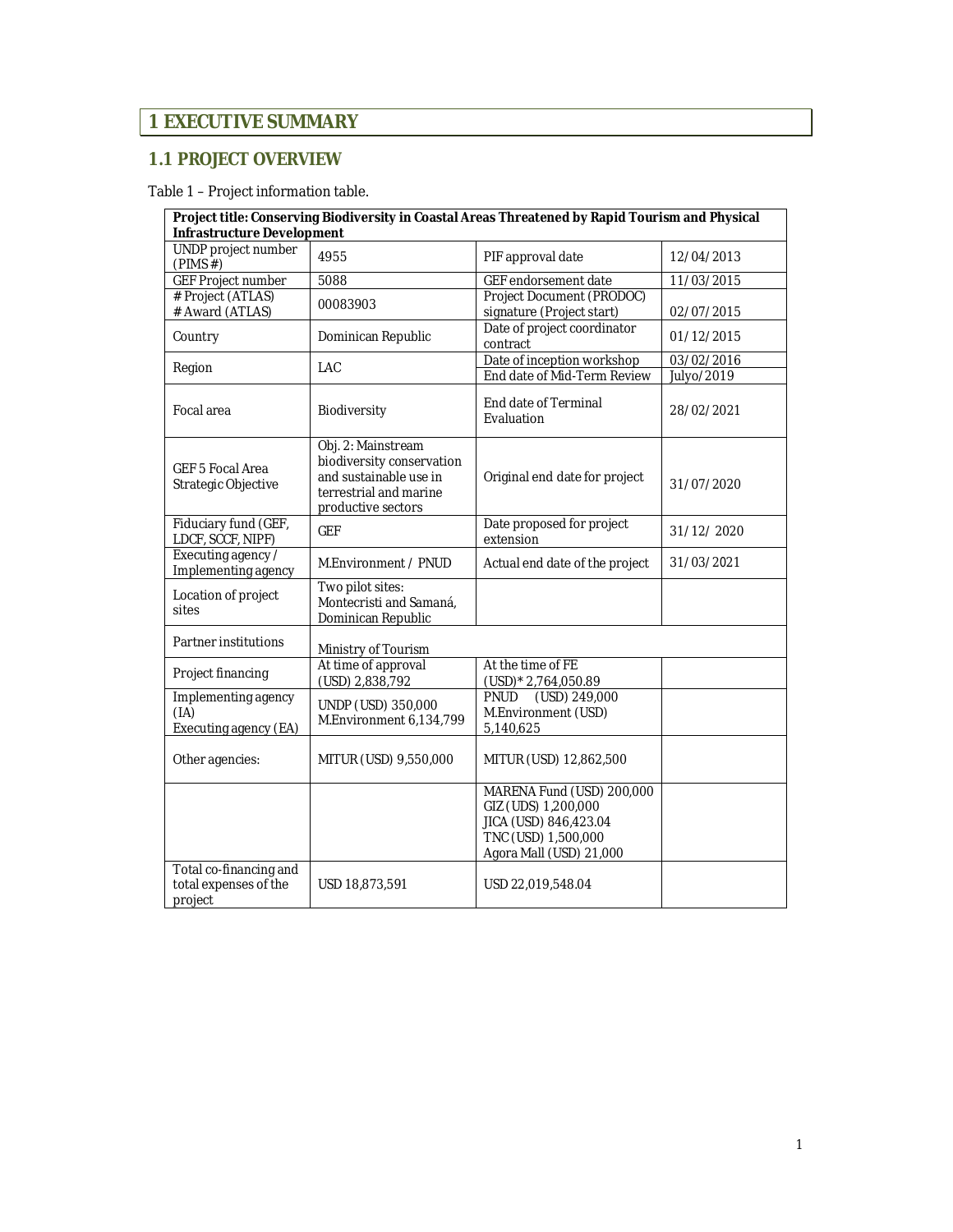### **1.2 BRIEF DESCRIPTION OF THE PROJECT**

The Dominican Republic (DR), located in the Caribbean, covers two-thirds of the eastern part of the island of Hispaniola, with the western side occupied by Haiti. The country has a unique biodiversity of global importance, reason why it has been identified as a "Caribbean Hotspot". The coastal-marine areas include a variety of marine environments such as very deep trenches, coral reefs, barrier islands, deep and shallow estuaries and a wide variety of cays and mangroves.

Dominican marine environments comprise part of the Central Caribbean ecoregion that has received the highest biological values from both Conservation International and WWF, which have listed the area as one of the top five priority eco-regions for conservation in the world.

Several key species that inhabit the coastal areas and are of global importance are critically endangered, including species of commercial interest that consequently face increased pressure.

Currently, ecosystems and species in the Dominican Republic are subject to various forms of pressure and degradation, both within protected areas and in the surrounding landscapes. Tourism, both directly through infrastructure development and indirectly through the expansion of urban areas and increasing pressure from coastal populations, has led to degradation of coastal areas affecting the functionality of each of the coastal marine ecosystems: dunes, mangroves, seagrasses, wetlands, and coral reefs.

The long-term solution proposed by the project is to effectively incorporate biodiversity conservation into the Dominican Republic's tourism sector and to strengthen the institutional, legal, and policy framework as well as management capacities needed to address the various threats.

The Government of the Dominican Republic requested assistance from the GEF and UNDP to remove barriers to ensuring the long-term conservation of the country's biodiversity through a collaborative agreement under the National Implementation Modality (NIM). The Ministry of Environment and Natural Resources is the implementing partner and is, together with the Ministry of Tourism, the responsible party for the project. Thus, on July 2, 2015, the Ministry of Environment and Natural Resources, the Ministry of Tourism and UNDP signed the Project Document (PRODOC), which sets the guidelines, goals and indicators and establishes the basis for the implementation; it will be completed on March 31, 2021. This project has been executed in accordance with the cooperation standards and regulations of UNDP in the Dominican Republic.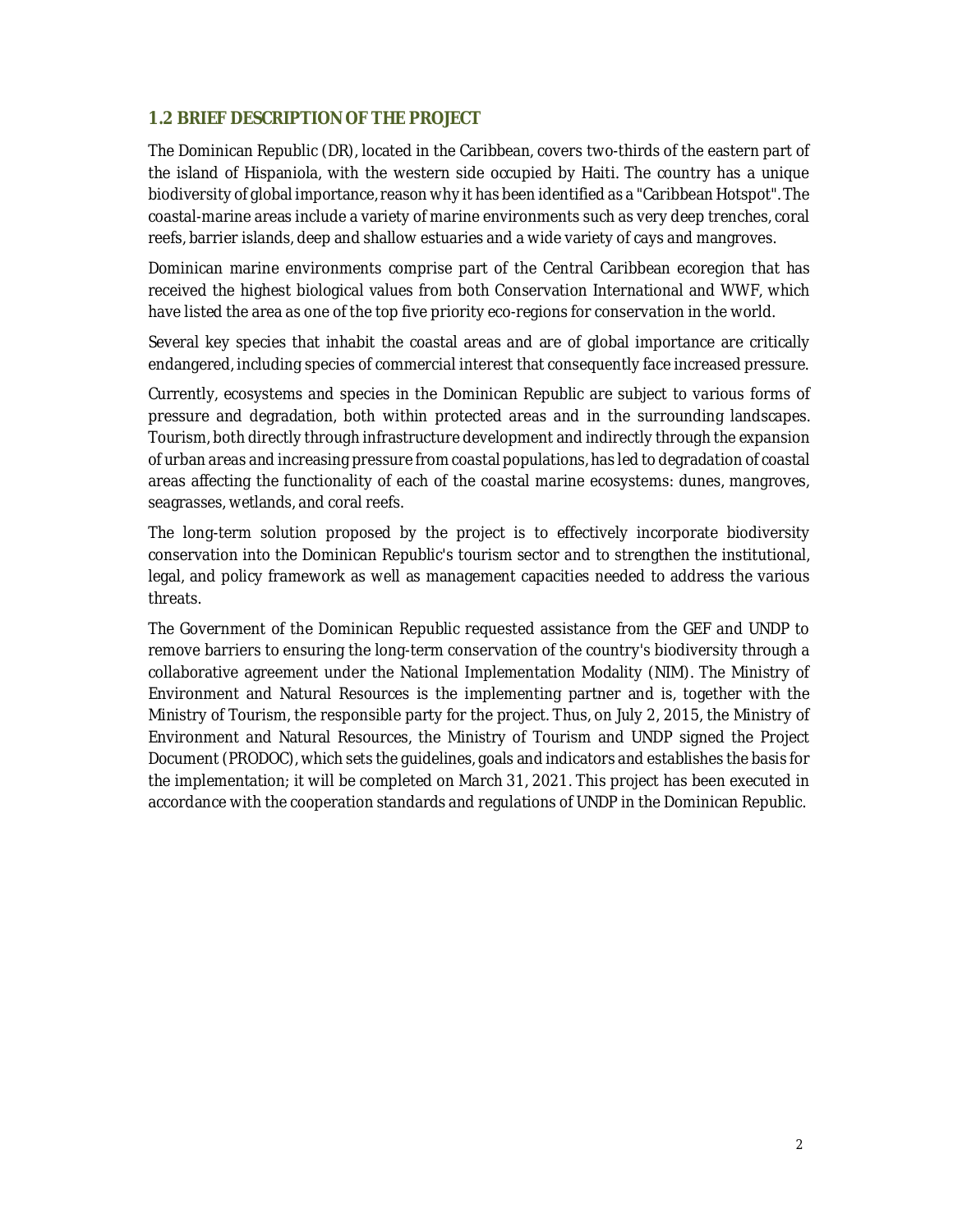# **1.3 –TERMINAL EVALUATION RATINGS TABLE**

### **Table 2** – Terminal Evaluation Ratings

| Criteria                                                                                                                                                                                                                                            | <b>Comments</b>                                                                                                                                                                                                                                                                                                                                                                                                                                                                                                                                                                                                                                                                                                                                                                                                                                                                                                                                                                                                                                                                                                                                                                                                                         |           |  |  |
|-----------------------------------------------------------------------------------------------------------------------------------------------------------------------------------------------------------------------------------------------------|-----------------------------------------------------------------------------------------------------------------------------------------------------------------------------------------------------------------------------------------------------------------------------------------------------------------------------------------------------------------------------------------------------------------------------------------------------------------------------------------------------------------------------------------------------------------------------------------------------------------------------------------------------------------------------------------------------------------------------------------------------------------------------------------------------------------------------------------------------------------------------------------------------------------------------------------------------------------------------------------------------------------------------------------------------------------------------------------------------------------------------------------------------------------------------------------------------------------------------------------|-----------|--|--|
| Monitoring and Evaluation: Highly Satisfactory (HS), Satisfactory (S), Moderately satisfactory (MS), Moderately<br>unsatisfactory (MU), Unsatisfactory (U), Highly unsatisfactory (HU), not possible to evaluate (NE)                               |                                                                                                                                                                                                                                                                                                                                                                                                                                                                                                                                                                                                                                                                                                                                                                                                                                                                                                                                                                                                                                                                                                                                                                                                                                         |           |  |  |
| M&E design at<br>project start                                                                                                                                                                                                                      | Structurally and operationally, the M&E plan was well conceived, practical, and<br>sufficiently articulated to be able to monitor project progress: it included various types<br>of technical monitoring and financial reports, as well as two independent evaluations,<br>the monitoring of indicators and means of verification, an analysis of major risks, as well<br>as those related to the issue of UNDP safeguards and the management effectiveness<br>monitoring tool. However, some shortcomings existed with regard the actual risk<br>assessment, some of the targets were not feasible, and although the main partners were<br>evaluated, it would have been desirable to incorporate some other partners who could<br>have had a strong influence on the project. Some indicators were not appropriate,<br>making them difficult to assess or monitor. The project did not have a Theory of Change<br>developed at the beginning of the project, because it was not a mandatory requirement<br>at the time the project was designed.                                                                                                                                                                                      |           |  |  |
| <b>Implementation of</b><br>M&E plan                                                                                                                                                                                                                | Although financial and progress reporting requirements were met, including their<br>quality and timeliness, the information provided in some reports was not used to<br>improve and adapt project performance. Recommendations made by the RTA in the<br>PIRs to improve project performance were not always addressed. Several<br>recommendations made in the MTR were also not addressed and/or properly followed<br>up. The Steering Committee Meetings did not have the desired impact, and very few<br>meetings were held, among other difficulties. Together this led to a very pronounced<br>delay in the implementation of the project. During the last year and a half, the<br>implementation of the M&E plan was improved, including risk management, gender<br>issues were also included in the context of the project, and the reorientation of the<br>project was paramount to its progress.                                                                                                                                                                                                                                                                                                                               |           |  |  |
| General quality of<br>M&E                                                                                                                                                                                                                           | In general, "structurally", (it means, in accordance with established UNDP/GEF<br>procedures by the project team and the UNDP Country Office) the development and<br>budget of the Monitoring and Evaluation Plan was appropriate and executed. The<br>weaknesses and strengths found at both the design and execution levels (which were<br>improved in the last year and a half of the project), merit the rating of Moderately<br>Satisfactory. In the end, the monitoring and evaluation systems did not fully guarantee<br>effective project management, which was highlighted by a questionable execution by<br>one of the partners.                                                                                                                                                                                                                                                                                                                                                                                                                                                                                                                                                                                              | ΜS        |  |  |
| Execution by Implementing Agency and Executing Agencies: Highly Satisfactory (HS), Satisfactory (S), Moderately<br>satisfactory (MS), Moderately unsatisfactory (MU), Unsatisfactory (U), Highly unsatisfactory (HU), not possible to evaluate (NE) |                                                                                                                                                                                                                                                                                                                                                                                                                                                                                                                                                                                                                                                                                                                                                                                                                                                                                                                                                                                                                                                                                                                                                                                                                                         |           |  |  |
| <b>Execution by</b><br>Implementing<br>Agency<br><b>UNDP</b>                                                                                                                                                                                        | It is widely recognized, that particularly in the last year and a half of the project, during<br>the incorporation of the private sector, UNDP has been the decisive force to work with<br>the government and its strategic vision favored the fulfillment of the objectives.<br>Furthermore, its performance at the closing of the project by facilitating and putting the<br>key elements and topics on the agenda of the new administration, taking advantage of<br>the windows of opportunities due to the change of government and the willingness<br>throughout the value chain of the tourism sector has been indeed remarkable. However,<br>the first years of the project were characterized by continuous delays, poor dialogue<br>between partners and project progress where UNDP DR was initially unable to influence<br>conflict resolution. Some deficiencies were observed, related to the facilitation and<br>convening power required to open the pathways and channels of communication<br>required with partners at the highest level to achieve the goals. Also, during the<br>execution of the project, some delays were observed in the follow-up of various<br>administrative processes that could be improved. | <b>MS</b> |  |  |
| <b>Execution by</b><br><b>Executing Agency</b><br>M. Environment                                                                                                                                                                                    | Since the start, the project encountered a series of obstacles during its implementation.<br>The involvement of M.Environment developed gradually, and with differences in<br>understanding the objectives and goals, and how to address them especially at the<br>beginning. However, in general, it performed well. The VMC&MR was the focal point for<br>the project and its involvement is considered outstanding. It ensured proper follow-up<br>of the project, facilitated action to achieve the results and supported the opening of<br>communication channels with its counterpart. There was also greater participation in<br>terms of the number of areas involved, although, the degree of involvement and<br>commitment varied. Overall, at the technical level, participation and support were high,<br>leaving the project with good lessons learned and experiences. The performance of the<br>provinces varied, although the involvement of the provincial directorate of Montecristi<br>is noteworthy. As for the provincial directorate of Samaná, although it was not very                                                                                                                                          | <b>MS</b> |  |  |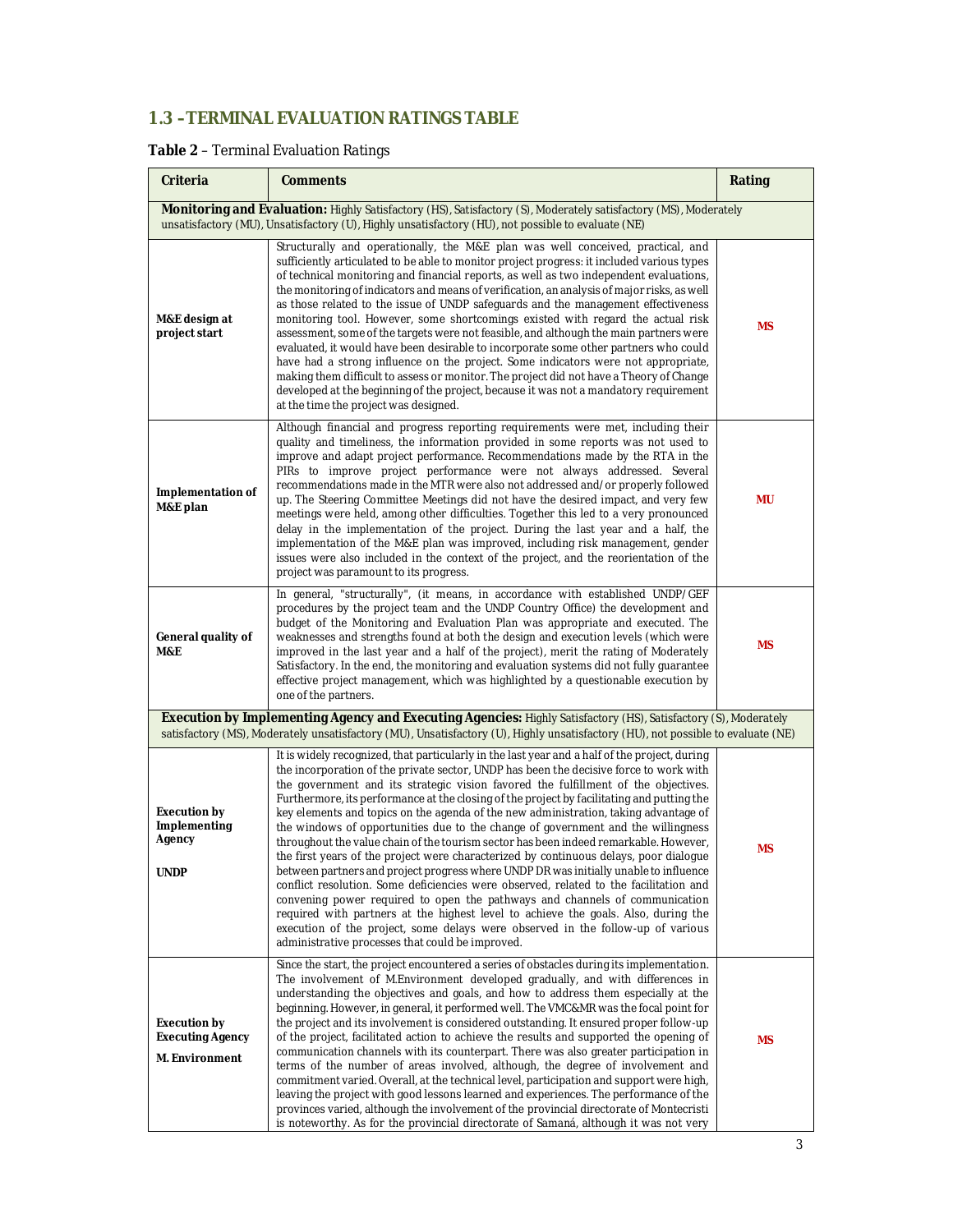| Criteria                                                         | <b>Comments</b>                                                                                                                                                                                                                                                                                                                                                                                                                                                                                                                                                                                                                                                                                                                                                                                                                                                                                                                                                                                                                                                                                                                                                                                                                                                                                                           | Rating |
|------------------------------------------------------------------|---------------------------------------------------------------------------------------------------------------------------------------------------------------------------------------------------------------------------------------------------------------------------------------------------------------------------------------------------------------------------------------------------------------------------------------------------------------------------------------------------------------------------------------------------------------------------------------------------------------------------------------------------------------------------------------------------------------------------------------------------------------------------------------------------------------------------------------------------------------------------------------------------------------------------------------------------------------------------------------------------------------------------------------------------------------------------------------------------------------------------------------------------------------------------------------------------------------------------------------------------------------------------------------------------------------------------|--------|
|                                                                  | proactive, it always supported and backed the actions. Many activities and proposals<br>were well received, yet there were problems during the implementation.                                                                                                                                                                                                                                                                                                                                                                                                                                                                                                                                                                                                                                                                                                                                                                                                                                                                                                                                                                                                                                                                                                                                                            |        |
| <b>Execution by</b><br>Responsable<br>Partner<br><b>MITUR</b>    | Although the DPP (focal point for this project) is recognized for its high-level<br>performance in other projects and its standing at the Ministerial level, this project<br>showed otherwise, as the required role was not met during this administration. The<br>partner was lacking openness and barriers to higher levels of decision making were not<br>overcome; this would have allowed to implement important outputs being considered<br>core commitment of the project. At the technical level, openness and willingness to<br>cooperate prevailed, thus relevant achievements were made. Support was provided at<br>the provincial and district levels; however, it was weaker and the inputs were more<br>tangible on less relevant issues. Nevertheless, MITUR fulfilled its co-financing<br>commitments. Likewise, the vision of the new administration (2020-2024), is in line<br>with the project's goals, showing interest and willingness to adopt the project's<br>achievements and results of the project.                                                                                                                                                                                                                                                                                            | mu     |
| General quality of<br>Project<br>implementation<br>and execution | The beginning of the project and the following three years of implementation<br>represented a period of many obstacles, important delays, postponement of activities,<br>little synergy and participation as a result of institutional structural weaknesses and the<br>missing leadership of one of the main partners in particular. However, UNDP and PCU<br>demonstrated strong strategic capacity by rescuing the project through the support of<br>newly gained stakeholders which improved the prospect of sustainability. Several<br>results were achieved, some beyond what was originally planned, and others remained<br>stagnant. Collaborative alliances improved in the last year and a half of the project. At<br>the end of the project, the openness and willingness of the implementing partners<br>(MITUR y M. Environment) and UNDP is quite favorable.                                                                                                                                                                                                                                                                                                                                                                                                                                                |        |
|                                                                  | <b>Ouctomes:</b> Highly Satisfactory (HS), Satisfactory (S), Moderately satisfactory (MS), Moderately unsatisfactory (MU),<br>Unsatisfactory (U), Highly unsatisfactory (HU), not possible to evaluate (NE)                                                                                                                                                                                                                                                                                                                                                                                                                                                                                                                                                                                                                                                                                                                                                                                                                                                                                                                                                                                                                                                                                                               |        |
| Relevance                                                        | The Project is highly relevant in the national context, its design was coherent with the<br>national objectives and priorities and the international commitments of the Dominican<br>government. It is the first project with GEF funds that exclusively addresses the needs<br>of consolidation and development of national policies that allow for a transition towards<br>a sustainable tourism that seeks to integrate coastal-marine natural capital and tourism.<br>Despite its relevance, the degree of stakeholder participation, particularly from MITUR,<br>fell short of expectations; in turn, the involvement of other institutions and partners<br>would have been necessary and allowed for broader scope. The long-term solution<br>envisioned for this project, although congruent with national and global priorities and<br>with UNDP and GEF strategic priorities, the level of compliance is still too limited to<br>meet user needs and achieve global environmental benefits. Nevertheless, progress has<br>been made at the baseline level, and the quantity and quality of inputs generated by<br>BC&T can be translated into public policies to achieve the project's objective.                                                                                                                |        |
| <b>Effectivness</b>                                              | The slow performance of the project in general, derived from the insufficient<br>participation of one of the partners, the limited coordination between the two<br>responsible ministries, the inability of the PCU to influence the decision-making at the<br>highest level regarding the formulation of policies and the non-feasibility of some<br>activities, caused severe delays in the achievement of the expected objectives of the<br>project. Regarding the results, the implementation of Outcome 2 activities was more<br>effective than Outcome 1, which involved changes mainly at the national level. It is<br>noteworthy, however, that there was a significant improvement in the effectiveness of<br>the operational staff of both partner institutions, partly thanks to the equipment,<br>capacity building and use of technologies, especially at the pilot sites. The inclusion of<br>the private sector and the civil society was strategic and very well addressed; both<br>welcomed the project, which has enabled the building of partnerships and better<br>behaviors as well as good practices. Opportunities for women were created to<br>participate in various activities as a consequence of the gender policy of inclusion<br>promoted by UNDP during the implementation of the project. |        |
| <b>Efficiency</b>                                                | A large part of the resources was used for the implementation of the project, while the<br>administration costs (PCU) were minimal (4.76%). The execution of resources was slow<br>during the first three years of the project although the project accelerated the pace of<br>implementation later on. Still, to date the project has not been able to reach its global<br>objectives regarding the conservation of BD and sustainable tourism development,<br>however, achievements at the local level stand out. Resources were well managed in<br>terms of processes and documentation, with no findings from financial audits. MITUR's<br>co-financing values were exceeded and M.Environment complied with 84%; in addition,<br>there was a contribution of more than USD \$3.5 million from other entities, especially<br>from international cooperation agencies.                                                                                                                                                                                                                                                                                                                                                                                                                                                 | ΜS     |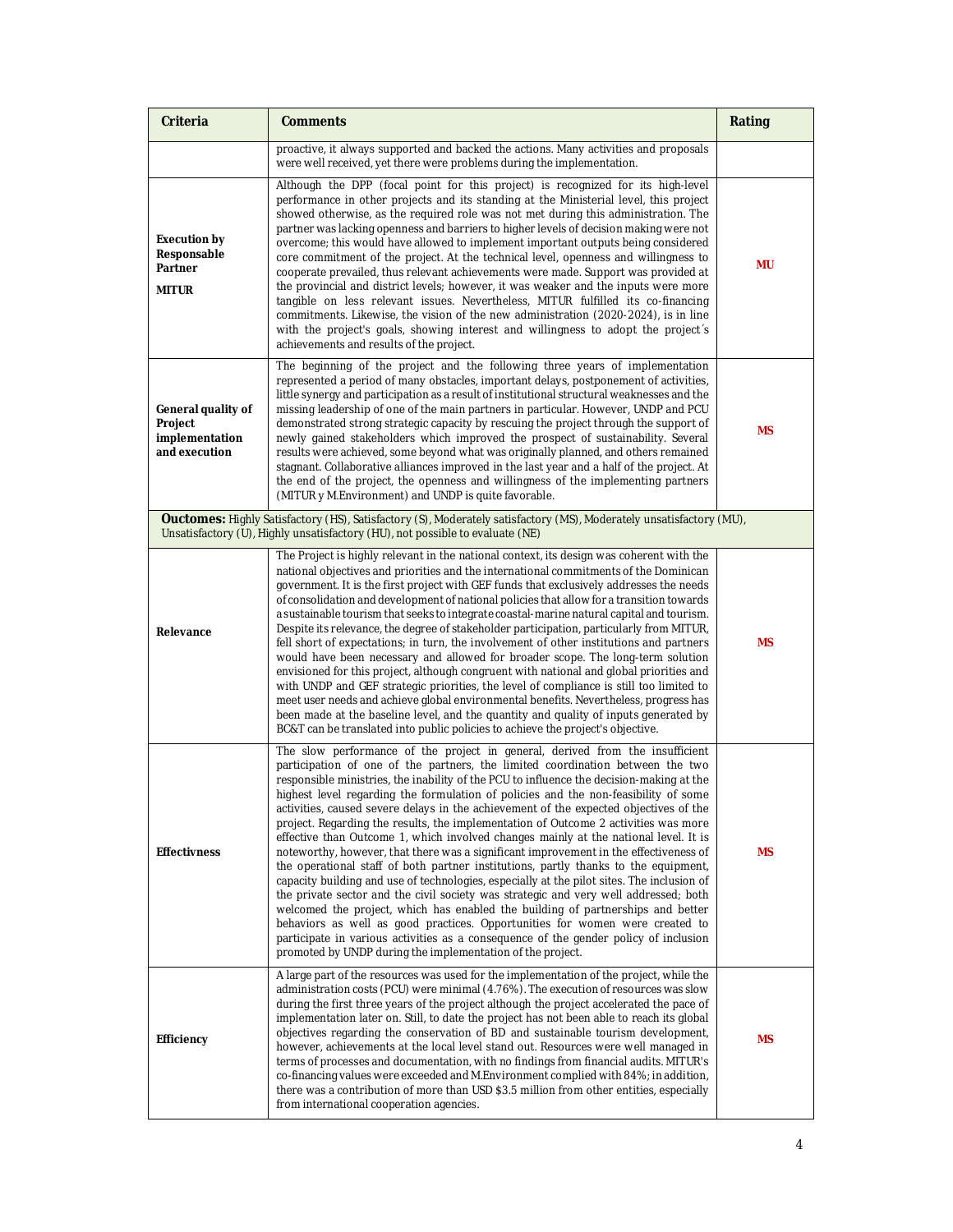| Criteria                                            | <b>Comments</b>                                                                                                                                                                                                                                                                                                                                                                                                                                                                                                                                                                                                                                                                                                                                                                                                                                                                                                                                                                                                                                                                                                                                                                                                                                                                                               | Rating |  |
|-----------------------------------------------------|---------------------------------------------------------------------------------------------------------------------------------------------------------------------------------------------------------------------------------------------------------------------------------------------------------------------------------------------------------------------------------------------------------------------------------------------------------------------------------------------------------------------------------------------------------------------------------------------------------------------------------------------------------------------------------------------------------------------------------------------------------------------------------------------------------------------------------------------------------------------------------------------------------------------------------------------------------------------------------------------------------------------------------------------------------------------------------------------------------------------------------------------------------------------------------------------------------------------------------------------------------------------------------------------------------------|--------|--|
| General rating of<br><b>Project outcomes</b>        | The project had to deal with problems regarding its performance and had to cross many<br>obstacles during the first three years, which were overcome by refocusing the project<br>after the MTR. Thus, some results were exceeded and the changes made at the local level<br>are evident and very positive, especially for Montecristi that contributed to the<br>development of a new sustainable tourism model. At the national level, particularly<br>regarding Outcome 1, the main goals established were not achieved due to several<br>factors including design problems, feasibility, difficulties with one of the partners and<br>the Covid-19 pandemic.                                                                                                                                                                                                                                                                                                                                                                                                                                                                                                                                                                                                                                              |        |  |
|                                                     | Sustainability: Likely (L), Moderately likely (ML), Moderately unlikely (MU), Unlikely (U), not possible to evaluate (NE)                                                                                                                                                                                                                                                                                                                                                                                                                                                                                                                                                                                                                                                                                                                                                                                                                                                                                                                                                                                                                                                                                                                                                                                     |        |  |
| <b>Financial</b>                                    | The results of the project at the local level favor financial sustainability by having a more<br>diversified tourism, with better infrastructure and viable options of co-management<br>with the municipal governments. At the national level, and which will evidently impact<br>the entire value chain, the tourism sector is one of the current priorities, since due to<br>Covid-19, the priority is its reactivation to once again drive socio-economic<br>development. The government has earmarked considerable expenditure for both<br>partner ministries, and during interviews it has expressed its willingness to internalize<br>the project's results and inputs by considering them already in its 2021 AOPs. In<br>addition, a new project between the new MITUR government and UNDP is underway,<br>aimed at the recovery of "destination tourism", considering the lessons learned,<br>products, and opportunities created by this GEF project. Another opportunity arises<br>from the involvement of the private sector in this project in terms of a capital injection<br>strategy; in this regard, important alliances have been established, favoring the<br>prospects of sustainability.                                                                                                 | L      |  |
| Socioeconomic                                       | Various achievements of the project add to socio-economic sustainability including<br>actions of sustainable community projects; progress made with regard to regularization<br>of businesses contribute to operationalize the achievements of the project, seeking to<br>support the social and business fabric to have an economic growth with sustainability<br>criteria and local empowerment, among other initiatives. However, among the factors<br>that put socio-economic sustainability at risk are i) achieving an increase in the<br>participation of other government agencies, ii) the stability of the incoming government<br>has not yet been consolidated, iii) the need to ensure economic resources to reinforce<br>the achievements in progress and reached, and iv) the Covid-19. The latter, is<br>considered to still have negative impacts for the sector by 2021 consisting in a<br>continued loss of jobs, among other effects. Thus, the recovery will be only gradual,<br>imposing great challenges that will not be solved in the short term.                                                                                                                                                                                                                                     |        |  |
| <b>Institutional</b><br>framework and<br>governance | The project was designed to achieve good governance through legal frameworks,<br>policies, as well as structures and processes that would ensure its continuity; however,<br>up to this TE this has not happened. Nevertheless, for the new MITUR administration,<br>the elaboration of the PNT including BD conservation criteria and the elaboration of the<br>POTTs is of high priority, designed to increase and improve the dialogue and<br>participation with DGODT, M. Environment and the support of FEDOMU. The latter is in<br>charge of the municipal development plans. On the other hand, after the change of<br>administration in August 2020, the political dialogue has been established mainly at the<br>sectoral level with the Ministry of Environment and Tourism. During the evaluation it<br>became obvious that a great willingness exists in both ministries to continue with the<br>foundations laid by BC&T. Thus, it is likely that many of the activities will continue,<br>especially those that have been integrated into institutional processes. It is desirable to<br>improve the relationship between the government, civil society and economic activities<br>in the sector, which is widely contemplated in the project that is about to begin between<br>MITUR and UNDP. |        |  |
| Environmental                                       | Considering the advantages and disadvantages mentioned in the previous sections,<br>environmental sustainability is moderately likely. However, it is not yet possible to<br>speak of environmental sustainability in a broader sense or at the scale of global<br>environmental benefits. At the local level, good initiatives to favor conservation of<br>ecosystems and species plus ecosystem restoration actions have been applied, but they<br>are still very focused small-scale actions. Likewise, other activities at the local level such<br>as the strengthening of capacities for biological monitoring, the increase in the adoption<br>of good practices by tourism service providers and the application of those practices in<br>their daily workflows, the establishment of diverse voluntary agreements, the change<br>in the perception regarding the use and management of resources and their<br>conservation, among other specific actions at the pilot sites, will surely create direct<br>benefits and impacts at the local, regional, national and global scale in the medium and<br>long term.                                                                                                                                                                                      |        |  |
| General likelihood of sustainability                |                                                                                                                                                                                                                                                                                                                                                                                                                                                                                                                                                                                                                                                                                                                                                                                                                                                                                                                                                                                                                                                                                                                                                                                                                                                                                                               |        |  |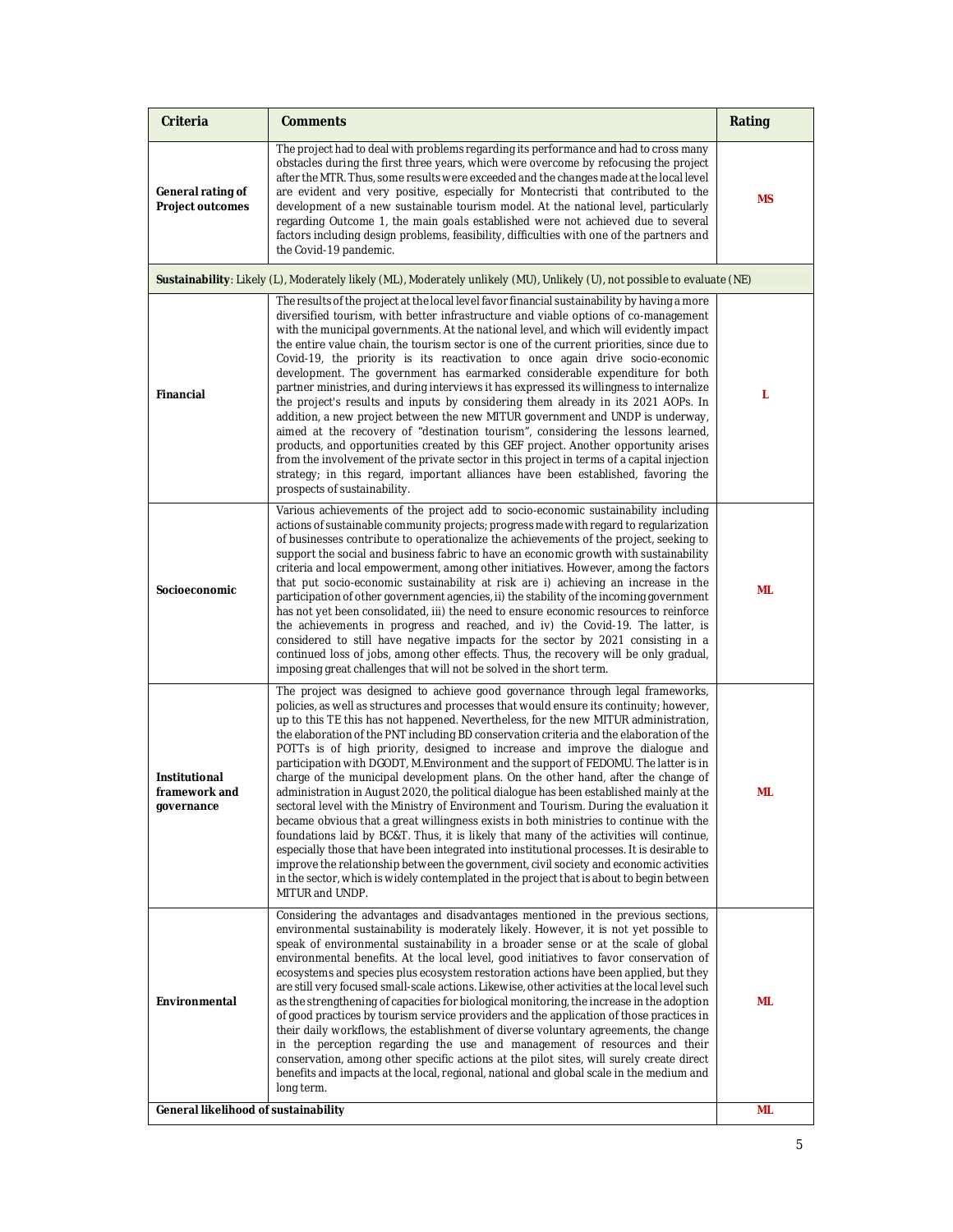### **1.4 SUMMARY OF FINDINGS, CONCLUSIONS AND LESSONS LEARNED**

In general, the project delivers its objective **at the baseline level**, with regard to "ensuring the conservation of BD in ecologically important coastal areas threatened by the burgeoning tourism industry and associated physical development". A great diversity of baseline inputs has been produced that contribute to the project's goal, although the delay observed in its implementation does not yet allow for evidence of recovery or non-loss in coastal-marine ecosystem coverage, especially as a result of tourism activities.

The Project constitutes a reference for the entire region. It exclusively addresses the need of consolidation and development of national policies that allow for a transition towards a socially responsible tourism in accordance with the sustainable use of natural resources. Furthermore, the integration of coastal-marine natural capital and the tourism sector (along the entire value chain) presents an opportunity for innovation in GEF portfolio priorities.

The Project was embedded and designed in a different national and global political context than the current one. At that time, first steps were being taken to adopt the 2030 agenda targeting the 17 SDG, thus, a corresponding culture to assimilate the concept of sustainable tourism in development policies at the national level did not exist. Consequently, the project is considered a key piece within the sustainable development topic, as it tries to create a socio-economicenvironmental development model, which seeks a highly strategic vision on valuing natural capital and including the direct users of the same, adopting a new diversified and conscious vision for development.

The project design process was adequately assisted in terms of standard procedures, and the participation of national specialists and institutions; however, it presented important deficiencies related, among other points, to the setting of clear and viable objectives and components within the project's timeframe, the maturity and vision of the partners for its implementation, and the availability of information to better guide the planning of activities. Likewise, the failure to apply adaptive management actions at the structure level to adjust the MRE to the real country situation and institutional context, caused important deficiencies in the project at its closing. As a result, most of the key systemic activities achieved a very limited level of progress, cascading into other activities.

This is related to the indicators established in the MRE, which did not fully comply with the SMART criteria, making the goals unfeasible to achieve or without providing information to measure the achievement of the objectives. Verifying these criteria when developing the MRE indicators is fundamental for the proper implementation of the project, the achievement of the targets and the overall objective of the project.

The project encountered significant difficulties from the outset and suffered severe delays during its implementation in order to accomplish the planned activities. Although initial conditions promised a successful execution, during the project's development, disadvantages arose mainly due to the low political priority given to the project by MITUR and the limited understanding among partners at the highest levels of decision making, a very slow action by UNDP and PCU to solve problems, little communication between sectoral and local government of both ministries to efficiently coordinate work, unfeasible goals, adverse climate situations and the arrival of Covid-19.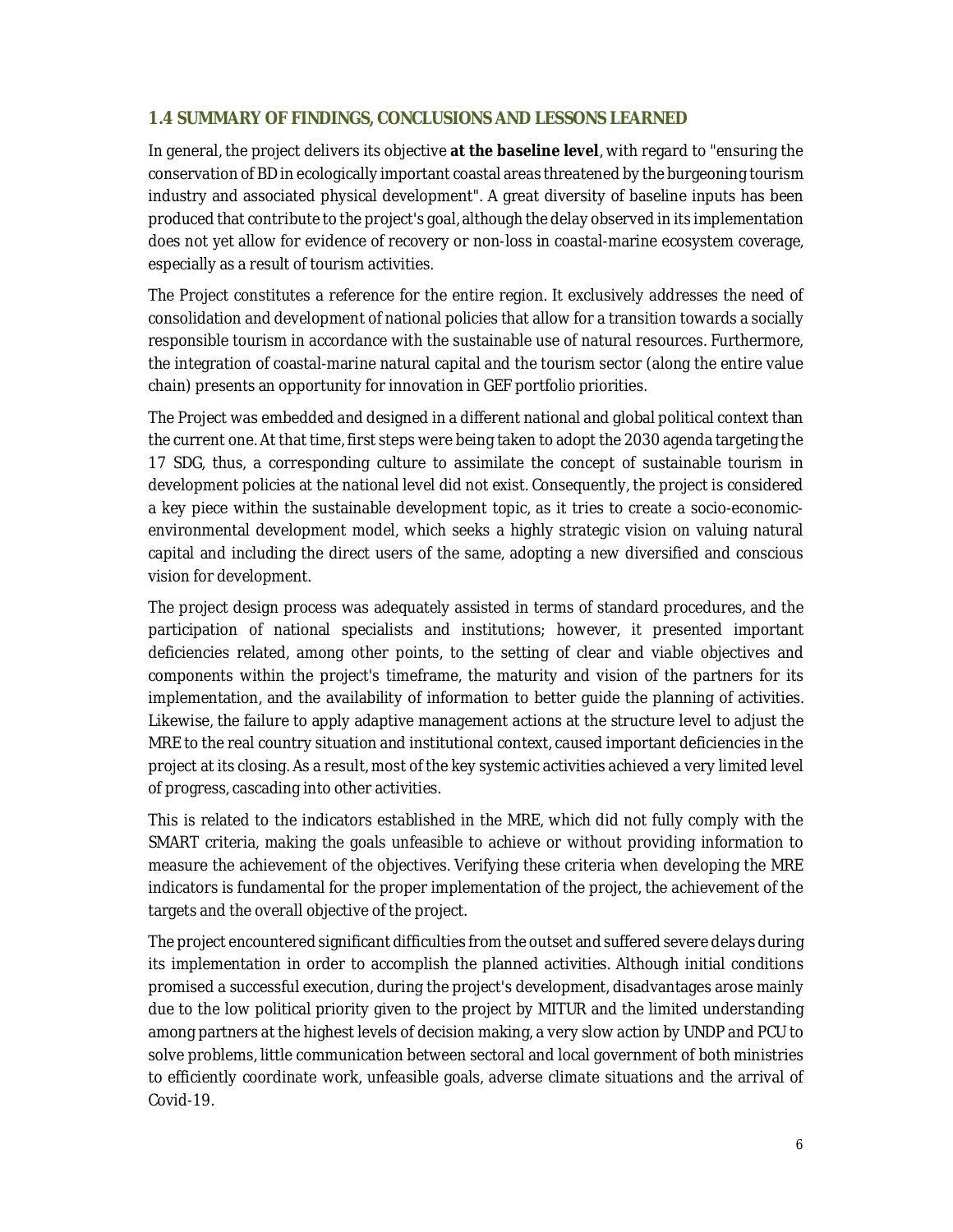At the technical level, openness and willingness to collaborate on part of MITUR prevailed, therefore achievements were made on this level. At the provincial and district levels, support was also provided, however, it was weaker and the contributions tended to be on less relevant topics, for example, training, dissemination and technical support. The M.Environment performed better during the project, had a better understanding and demonstrated more ownership of the project, although this was gradual.

The inclusion of other areas (directorates) within each ministry, and mainly their linkage and coordinated participation, as well as the participation from different levels (technical, middle and top management) could have improved the project's performance, opened doors, enabled a better involvement and institutional ownership of the project as well as a greater scope of results and achievement of goals, particularly at MITUR. Although the project management arrangements included the establishment of a Technical Oversight Committee, which was planned to include different areas of each Ministry for participation and coordination, it did not have the desired impact during project implementation.

The adaptive management of the project resulting from the difficulties faced, was focused on two aspects: 1) to generate the inputs that would constitute the background for the modification of the legal framework and the elaboration of public policies necessary for the transition towards sustainable tourism; and 2) to realign the efforts by including the private sector, NGOs, international cooperation agencies and residents in the activities to achieve the project's goals, which was a great success. This new dynamic, together with the guidance and support of UNDP, made it possible to overcome some of these difficulties.

In addition, the project had the great opportunity to join independent initiatives that various institutions were implementing. This maximized the results, allowed for a broader scope and avoided duplicating efforts, making the project more efficient. This also led to strategic alliances that contribute to the sustainability of the activities carried out and other related activities. As examples serve: The Certification of the Sustainable Tourism Destination of "Las Galeras" in Samaná, the continuation of a coral nursery and the Community Tourism project in coordination with JICA.

However, at the time of this evaluation, the project still presents a clear risk of failing to meet its main objective "to ensure the conservation of biodiversity in ecologically important coastal areas threatened by the burgeoning tourism industry and physical development" by failing to meet the main goals of strengthening the institutional, legal, and policy framework related to address direct threats from traditional tourism development as well as activities and consequently to improve the operational framework.

Strictly speaking, several targets were not achieved, approximately 37% of the targets for Outcome1 and 65% for Outcome 2 (and approximately 10% for both outcomes have intermediate progress). However, there is a considerable number of additional results and unplanned inputs, resulting from adaptive management, which serve as baseline inputs for the incoming government, and which contributed significantly to the project. Thus, the results achieved are key elements that can and should be maximized and replicated in the medium and long term, as they are still limited in scale. It is of utmost urgency that the exit strategy resumes those activities that still need to be fulfilled in order to move towards the long-term solution and goal sought by the project.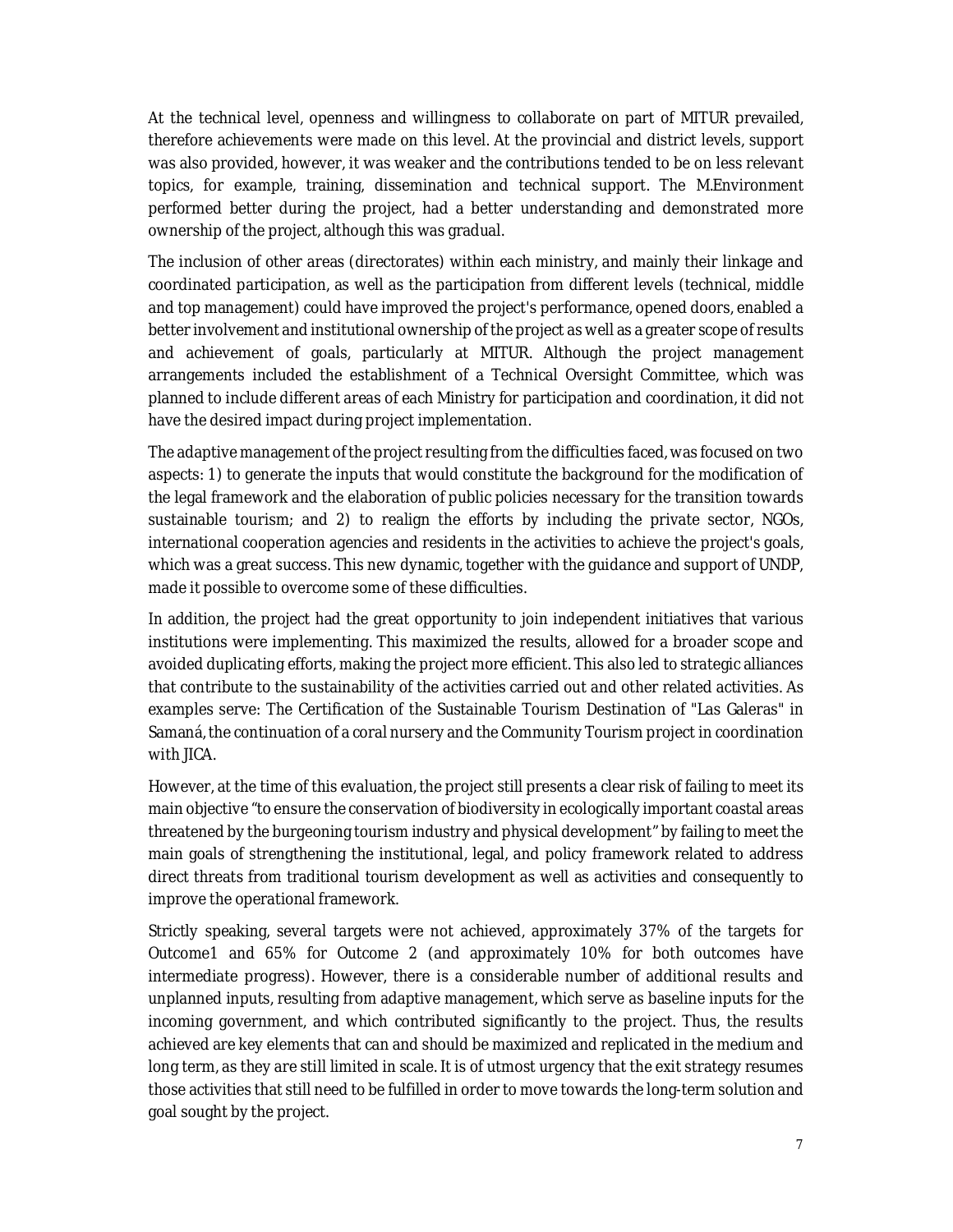The execution of the resources, presented important differences between the years of implementation. Only 36% of the budget had been executed between 2015 and the first quarter of 2018. During the remaining time of 2018 there was an upturn in which another 60% (96% total) of the available funds had been executed up to December 2020. The execution of the remaining 4% will be reached until the end of the project in March 2021. The improvement regarding the implementation rate is connected to the realignment of the project, where the private sector was more proactively involved. No findings resulted from internal controls and audits.

The planned co-financing from the two main partners was not only fulfilled but exceeded by MITUR and almost fulfilled by the M.Environment and UNDP. Significant contributions from other national and international bodies were received, allowing for a co-financing of 137% compared to the original planned.

With regard to the additionality of GEF resources, it is not yet possible to perceive the expected change for the greater benefit of the DR's vulnerable and strategic ecosystems or the impact is still very limited at the local level. It is impossible to show impacts, considering that most of the achievements are largely recent and therefore it is difficult to verify the additionality of GEF funds, as their most important function is often their longer-term impact.

However, the additionality is in part, reflected in the innovation of the project proposal; bringing together two ministries with almost oposite visions to achieve a transition to a productive activity that acknowledges the value of BD, is certainly unprecedented, and would not have been possible without the implementation of this project supported with GEF resources. This is being achieved almost at the projects closing, and thanks to all the work accomplished by the project, the expected global environmental benefits may be observed in the medium and long term. The projects accomplishment will help to ensure economic and institutional framework and governance sustainability mainly in the short and medium term.

To date, the contribution of the project's achievements has not had a catalytic effect leading to wider adoption of the successful interventions, seeking wider acceptance and behavior change, locally, regionally and nationally; the catalytic effect is still at the *Demonstration* level. However, several activities being completed mostly at pilot sites and mainly in Montecristi, have a high probability of being *replicated*, and the inputs generated could achieve the *Scale-up effect* if they can be translated into public policy documents.

It is important to remember that projects can be more successful and sustainable if the needs of the communities, as well as their involvement in decision making and execution of tasks are considered from the beginning; this conveys a sense of belonging and appreciation, they feel listened to, they perceive that their opinion matters and thus they are more willing to participate and commit. Approaching communities with projects that do not fully address the essential needs of the community (in line with natural resources conservation) and sometimes with external consultants unaware of their dynamics, leads to missing ownerships and puts the sustainability of their action at risk. Although it should be acknowledged that sometimes necessary capacities are not available at these sites, therefore the goal should be building *in situ* capacities whenever possible.

In terms of impact, the project has reduced environmental stress on a very small scale through interventions carried out to restore coastal-marine ecosystems, although baseline studies have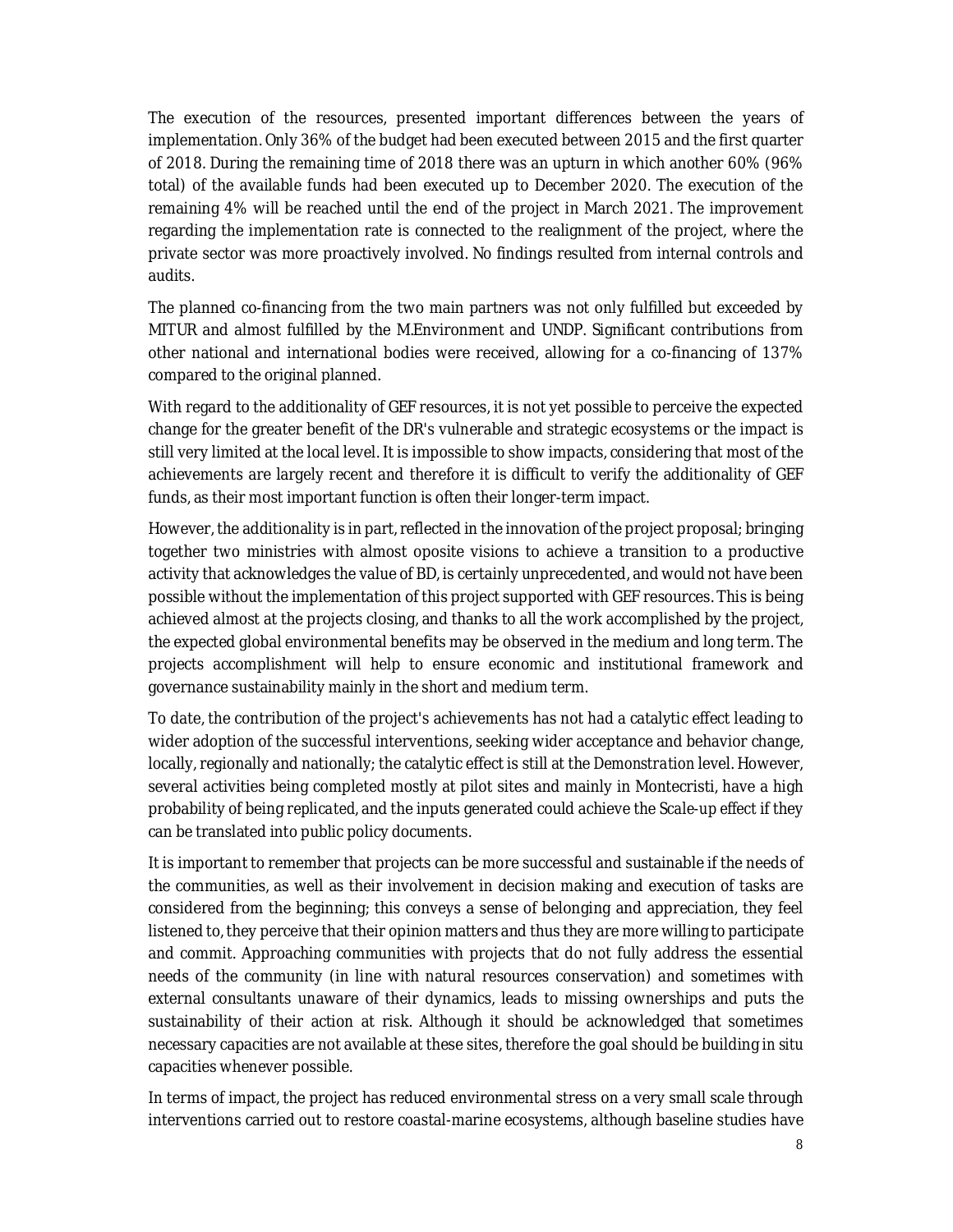been developed to know the loss/gain of coverage of these ecosystems during the project's execution period, and it is possible to continue carrying out restoration actions. Likewise, a "slight" change for the better can be perceived (focused) in the environmental status of critical ecosystems, in the restored coastal-marine areas, and in fishing refuge areas of several species, mainly the parrot fish, which is a threatened species.

However, progress towards environmental stress reduction and environmental status change is possible: as two regulations are already in place (for turtles and whales) that will favor the conservation of these species in the medium and long term (if applied correctly); as significant contributions have been made to local communities which are willing to adopt BD-compatible livelihoods and good practices that help to protect globally threatened coastal-marine species; through improving the effectiveness of PA management and tourism activities; and the potential of adjusting the regulatory framework and development of other necessary public policy instruments (PNT and POTTs, among others).

It should be acknowledged that the situation of the project is still fragile, derived from a) the change of government, b) the non-fulfillment of diverse activities, c) the scale at which the main achievements are found and d) how complicated the socio-economic recovery of the country will be due to the effect of Covid-19. Full commitment and political support at the highest level is required at this crucial moment of project closure, where UNDP plays a key role in guiding the Exit Strategy so that the project is able to move forward with a logic of results and incremental cost.

Despite the short time since the new administration took office, there is a great receptiveness of the current Ministers of Tourism and of Environment as well as in several areas of the institutions to promote dialogue, establish coordination and collaboration alliances among them and with other relevant partners from further government agencies and at various levels, the private sector, civil society, among others. Likewise, there is a very clear stance regarding the needs that must be addressed in the future and that the project represents the background and the base line at the national level to consolidate the transition towards sustainable tourism.

Understanding the added value or incremental cost of GEF contributions from the outset could have made the project more efficient in achieving its targets, even though this analysis was included in the PRODOC. Not losing sight of the global benefits and how to reach them could have modified the pace of project implementation and the activities executed, which is related to the MRE, its indicators and targets that could have been modified during the MTR. Although it is worth noting that there were particular actions where this vision was present, they were not implemented on time or at an early stage. As a result, it is not yet possible to perceive the expected changes for the greatest benefit of the DR's vulnerable and strategic ecosystems or the impact is still very limited at the local level. This indicates that this process of analysis should be ongoing from the initial stages of project implementation and throughout the entire management of the project.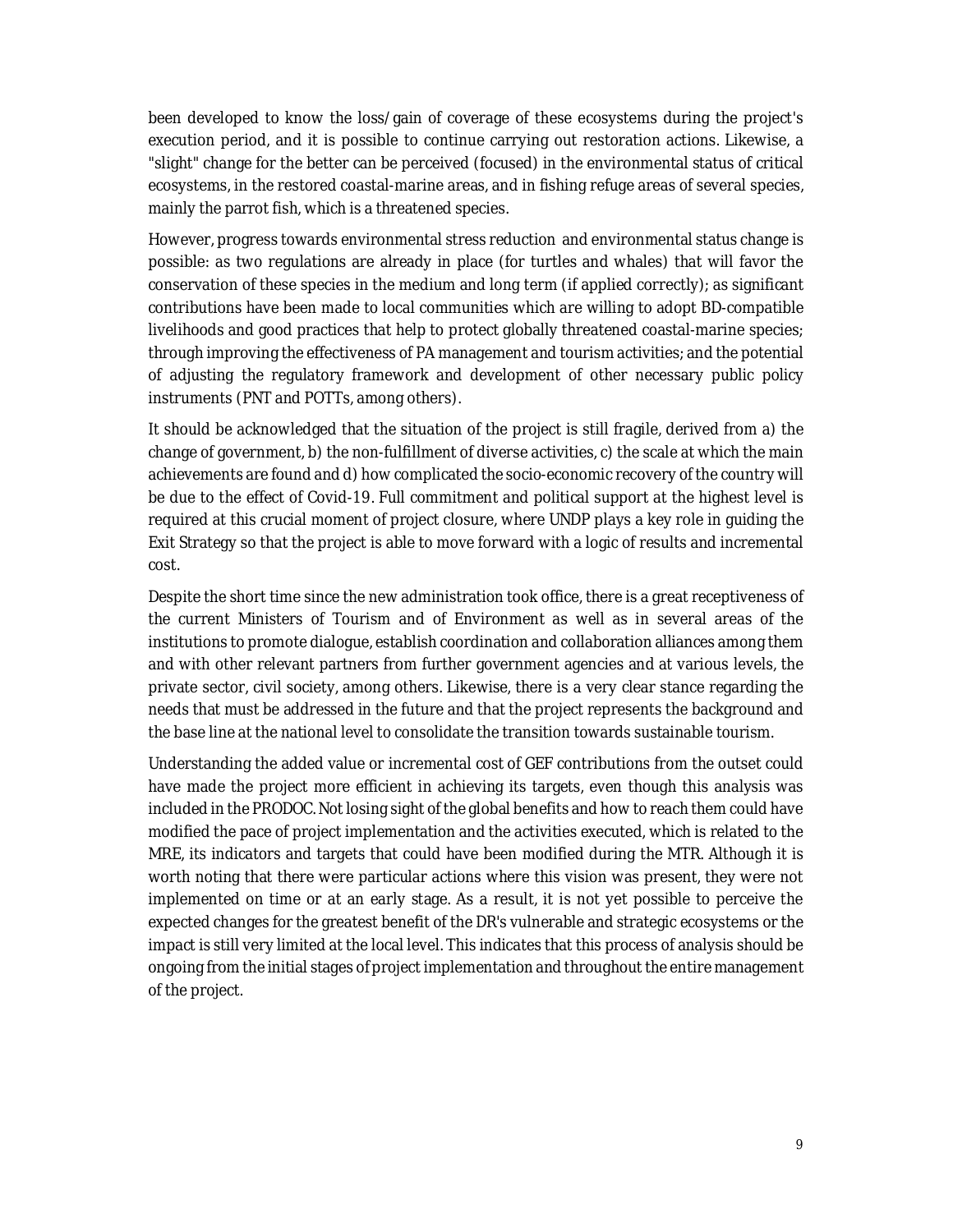## **1.5 RECOMMENDATIONS SUMMARY TABLE**

### **Table 3** – Summary of Terminal Evaluation Recommendations.

| <b>Rec</b><br>#                                                                                                                                                                                                                                                                  | <b>Terminal Evaluation Recommendation</b>                                                                                                                                                                                                                                                                                                                                                                                                                                                                                                                                                                                                                                                                                                                                                                                                                                                                                                                                                                            | Responsable                                                                                                                       | <b>Deadline</b>                                 |
|----------------------------------------------------------------------------------------------------------------------------------------------------------------------------------------------------------------------------------------------------------------------------------|----------------------------------------------------------------------------------------------------------------------------------------------------------------------------------------------------------------------------------------------------------------------------------------------------------------------------------------------------------------------------------------------------------------------------------------------------------------------------------------------------------------------------------------------------------------------------------------------------------------------------------------------------------------------------------------------------------------------------------------------------------------------------------------------------------------------------------------------------------------------------------------------------------------------------------------------------------------------------------------------------------------------|-----------------------------------------------------------------------------------------------------------------------------------|-------------------------------------------------|
|                                                                                                                                                                                                                                                                                  |                                                                                                                                                                                                                                                                                                                                                                                                                                                                                                                                                                                                                                                                                                                                                                                                                                                                                                                                                                                                                      | <b>Entity</b>                                                                                                                     |                                                 |
| The focal points of the partner institutions (DPP and VMRC&M) are suggested as the responsible entity; however,<br>these two areas could in turn involve other directorates according to their attributions and their capacity to support<br>compliance with the recommendation. |                                                                                                                                                                                                                                                                                                                                                                                                                                                                                                                                                                                                                                                                                                                                                                                                                                                                                                                                                                                                                      |                                                                                                                                   |                                                 |
| A                                                                                                                                                                                                                                                                                | Categorie 1: Closing the project                                                                                                                                                                                                                                                                                                                                                                                                                                                                                                                                                                                                                                                                                                                                                                                                                                                                                                                                                                                     |                                                                                                                                   |                                                 |
| A.1                                                                                                                                                                                                                                                                              | Hold a meeting/workshop with UNDP and partner Ministries to discuss<br>priorities, opportunities, responsibilities, synergies to enhance project<br>results, identify institutional areas to generate coordination to<br>contribute to project objectives.                                                                                                                                                                                                                                                                                                                                                                                                                                                                                                                                                                                                                                                                                                                                                           | Lead UNDP,<br><b>VMC&amp;MR</b><br>(M.Environme<br>nt) and DPP<br>(MITUR)                                                         | <b>March 2021</b>                               |
| A.2                                                                                                                                                                                                                                                                              | Based on the aforementioned, consolidate the project's exit strategy that<br>includes: (i) a prioritization of pending project activities and the<br>selection of inputs generated for their transformation into public<br>policies; (ii) identification of partners at government level (sectoral,<br>regional, provincial and local), business sector, NGOs and international<br>cooperation agencies, among others, and their potential responsibilities<br>and/or participation and/or relevant activities to direct the project<br>towards the achievement of its objective; (iii) a strengthened and<br>expanded financial strategy; (iv) systematization of the lessons learned<br>from the project; (v) recommendations for the M.Environment and<br>MITUR for the consolidation and enhancement of the results, (vi)<br>description of the mechanisms by which the information generated by<br>the project will be available and (vii) issues of gender equity and<br>women's empowerment in a broad sense. | Lead UNDP,<br>VMC&MR<br>(M.Environme<br>nt) and DPP<br>(MITUR)                                                                    | March and<br>April 2021                         |
| A.3                                                                                                                                                                                                                                                                              | Improve and ensure the promotion of the project's achievements, its<br>implementation and continuity through the following activities:<br>a) Explore the feasibility of a Sustainable Tourism Forum focused on<br>SDG 14, 15 and 8 for project closure, to position the topic of sustainable<br>tourism, share examples of good practices and lessons learned and<br>generate new windows of opportunity.<br>b) Disseminate the project among the provincial and municipal<br>Directorates of new entry (urgent) as in some cases they still do not have<br>clarity or knowledge of it, which is fundamental for the sustainability of<br>the results.                                                                                                                                                                                                                                                                                                                                                               | Lead a) UNDP<br>DPP (MITUR),<br>VMC&MR<br>M.Environme<br>nt,<br>b) VMC&MR<br>M.Environme<br>nt and DPP<br>(MITUR),<br><b>UNDP</b> | a) April 2021<br>b) March 2021                  |
| B                                                                                                                                                                                                                                                                                | Category 2: Follow-up activities and for project sustainability                                                                                                                                                                                                                                                                                                                                                                                                                                                                                                                                                                                                                                                                                                                                                                                                                                                                                                                                                      |                                                                                                                                   |                                                 |
| B.1                                                                                                                                                                                                                                                                              | Use the inputs generated to prioritize the elaboration and<br>implementation of the PNT and apply the Dominican System of<br>Sustainable Tourism Indicators (SIDTUR), to promote the achievement<br>of the SDG and Agenda 2030, in accordance with the National<br>Development Strategy 2030.                                                                                                                                                                                                                                                                                                                                                                                                                                                                                                                                                                                                                                                                                                                        | Lead DPP<br>(MITUR)                                                                                                               | January 2022                                    |
| B.2                                                                                                                                                                                                                                                                              | Consolidate and follow up on the main agreements generated by the<br>project: a) an alliance with the MICM to incorporate the BD and other<br>sustainability criteria in the tourism business; b) follow up on the<br>signing of the voluntary agreement with more than 70 companies in the<br>provinces of Samaná and Montecristi, to apply better environmental<br>practices; c) the formation of the inter-institutional consultative group<br>between both ministries (target of Outcome 1) in which the inclusion<br>and participation of the private sector and the MICM would be very<br>appropriate; and d) consolidate and apply the financial mechanism<br>developed and still to be supported by MITUR.                                                                                                                                                                                                                                                                                                   | a) Lead UNDP<br>MICM,<br>b)M.Environm<br>ent sectoral<br>and provincial<br>and MITUR<br>sectoral and<br>provincial                | August<br>2021<br>and<br>permanent<br>follow-up |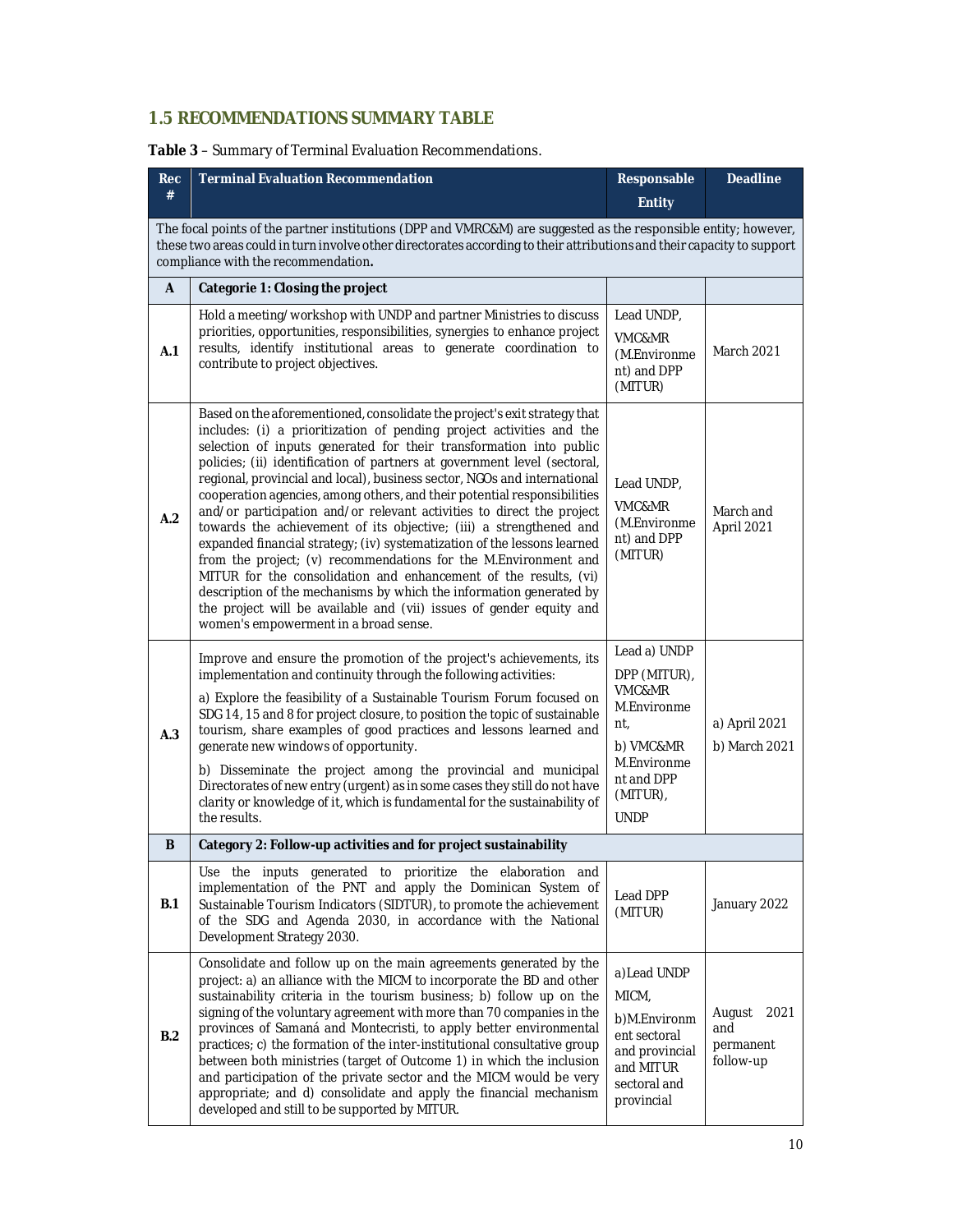| <b>Rec</b> | <b>Terminal Evaluation Recommendation</b>                                                                                                                                                                                                                                                                                                                                                                                                                                                                                                                                                              | Responsable                                                                                                                                                                                                                                                                                                                                 | <b>Deadline</b>                                                        |
|------------|--------------------------------------------------------------------------------------------------------------------------------------------------------------------------------------------------------------------------------------------------------------------------------------------------------------------------------------------------------------------------------------------------------------------------------------------------------------------------------------------------------------------------------------------------------------------------------------------------------|---------------------------------------------------------------------------------------------------------------------------------------------------------------------------------------------------------------------------------------------------------------------------------------------------------------------------------------------|------------------------------------------------------------------------|
| #          |                                                                                                                                                                                                                                                                                                                                                                                                                                                                                                                                                                                                        | <b>Entity</b>                                                                                                                                                                                                                                                                                                                               |                                                                        |
|            |                                                                                                                                                                                                                                                                                                                                                                                                                                                                                                                                                                                                        | c) DPP<br>(MITUR), and<br>VMC&MR (M.<br>Environment)                                                                                                                                                                                                                                                                                        |                                                                        |
|            |                                                                                                                                                                                                                                                                                                                                                                                                                                                                                                                                                                                                        | d) Lead<br>MITUR (DPP,<br>regional and<br>provincial)                                                                                                                                                                                                                                                                                       |                                                                        |
|            |                                                                                                                                                                                                                                                                                                                                                                                                                                                                                                                                                                                                        | Samana<br>Tourism<br>Cluster and<br>the hotel<br>association                                                                                                                                                                                                                                                                                |                                                                        |
| B.3        | Outcome 1. Promote certification for sustainable tourism destinations<br>by using the lessons learned, experiences and inputs generated by the<br>project as a mechanism to attract foreign investment, seeking the<br>support of international cooperation for replication at other sites. This<br>will be done through an initial diagnosis of potential sites.                                                                                                                                                                                                                                      | Lead: MITUR<br>(DPP, V.<br>Technical)<br>VMC&MR<br>(M.Environme                                                                                                                                                                                                                                                                             | Diagnotic June<br>2021.<br>Promotion of<br>certification,<br>permanent |
| B.4        | Outcome2. Ensure continuity to the monitoring and maintenance<br>actions of the coral nurseries and restored coastal areas through the<br>establishment of a permanent program with trained personnel from the<br>Ministry of the Environment and/or through agreements with NGOs<br>that can carry out this program and/or with the same communities that<br>were previously trained; it is crucial to continue with the monitoring in<br>order to keep feeding the information system for decision making.<br>Continue feeding and strengthening the National System of<br>Environmental Management. | nt)<br>VMC&MR<br>M.Environme<br>nt sectoral,<br>provincial and<br>local.                                                                                                                                                                                                                                                                    | Monitoring<br>Activities,<br>Permanent                                 |
| B.5        | a) During the following months formalize the mechanisms for co-<br>management of the Provincial Directorates of M.Environment with local<br>people, NGOs and associations, creating committees for the<br>management of resources in which all parties involved are represented.<br>b) Establish PA fee collection to raise more funds.                                                                                                                                                                                                                                                                | Lead: $a)$<br>M.Environme<br>nt, provincial<br>and local of<br>Samaná and<br>Montecristi<br>(S&M)<br>NGO, groups<br>of residents<br>and<br>associations<br>that may be<br>considered<br>relevant<br>Lead b) VM of<br>Protected<br>Areas (PA)<br>and BD; and<br>Directorate of<br>PA. / M.<br>Environment,<br>provincial and<br>local of S&M | May 2021                                                               |
| <b>B.6</b> | Elaborate the two POTTs foreseen in the project considering the<br>"Environmental Management Guide in Tourist Zones to be applied in the<br>Territorial Tourist Management Plans (POTTs)". This should be done<br>through dialogue, collaboration and integration of the parties: MITUR,                                                                                                                                                                                                                                                                                                               | Lead: DPP<br>(MITUR),<br><b>DGODT</b>                                                                                                                                                                                                                                                                                                       | Sept. 2021                                                             |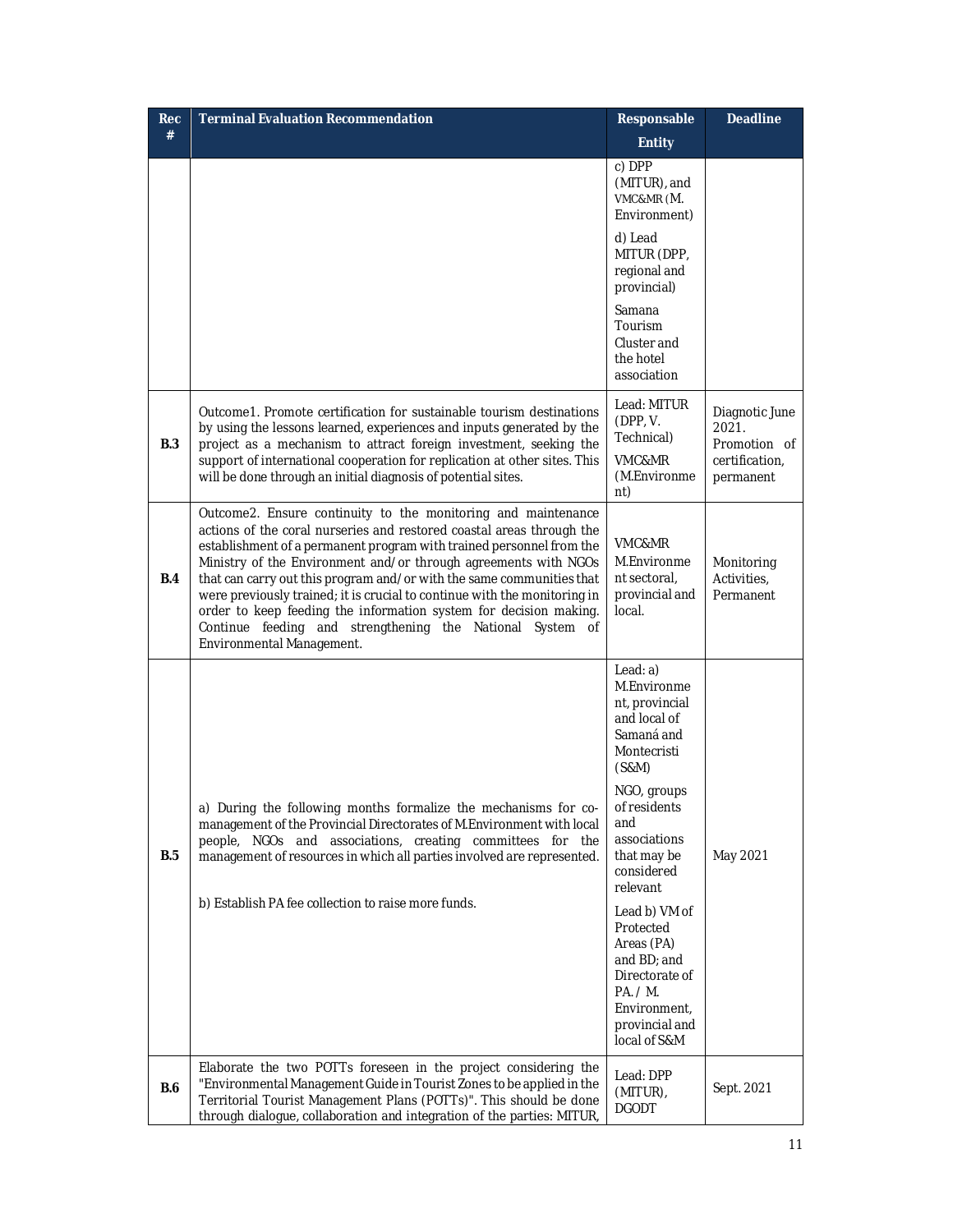| <b>Rec</b> | <b>Terminal Evaluation Recommendation</b>                                                                                                                                                                                                                                                                                                                                                                                                                                                                                                                                                                                                                                                                                                                                                                                                                | Responsable                                                                                                                                          | <b>Deadline</b>          |
|------------|----------------------------------------------------------------------------------------------------------------------------------------------------------------------------------------------------------------------------------------------------------------------------------------------------------------------------------------------------------------------------------------------------------------------------------------------------------------------------------------------------------------------------------------------------------------------------------------------------------------------------------------------------------------------------------------------------------------------------------------------------------------------------------------------------------------------------------------------------------|------------------------------------------------------------------------------------------------------------------------------------------------------|--------------------------|
| #          |                                                                                                                                                                                                                                                                                                                                                                                                                                                                                                                                                                                                                                                                                                                                                                                                                                                          | <b>Entity</b>                                                                                                                                        |                          |
|            | the DGODT, which depends on the MEPyD, and FEDOMU, so coherence<br>and consistency in these public policy instruments is ensured. These<br>instruments will serve as a basis for the development of new POTTs in<br>other provinces.                                                                                                                                                                                                                                                                                                                                                                                                                                                                                                                                                                                                                     | (MEP&D) and<br><b>FEDOMU</b>                                                                                                                         |                          |
| C          | Category 3: Sustainability and replication of project actions                                                                                                                                                                                                                                                                                                                                                                                                                                                                                                                                                                                                                                                                                                                                                                                            |                                                                                                                                                      |                          |
| C.1        | Assess the potential for generating incentives to support small and<br>medium-sized businesses with sustainable practices (e.g., tax works<br>(temporary tax exception), carbon credits, fines for environmental<br>compensation and/or environmental crimes, including construction of<br>infrastructure without compliance with environmental regulations,<br>production and discharge of polluting waste into the sea, etc.)                                                                                                                                                                                                                                                                                                                                                                                                                          | Lead:<br>VMC&MR<br>DPP (MITUR),<br>MICM,<br>Ministry of<br>Finance                                                                                   | Permanent                |
| C.2        | Prioritize the particular successful activities of the project and seek to<br>initiate their replication. Expand both its content and scope e.g. the<br>campaign "Better without Calimete" was received very positively<br>regarding the reduction and elimination of single-use plastic, this should<br>be expanded, incorporating other products and scaling it to various<br>levels.                                                                                                                                                                                                                                                                                                                                                                                                                                                                  | Lead:<br>VMC&MR<br>(M.Environme<br>nt) and DPP<br>(MITUR),<br>M.Environme<br>nt and MITUR<br>provincial and<br>local of<br>Samaná and<br>Montecristi | Permanent                |
| C.3        | Continue to strengthen public-private partnerships through meetings<br>and forums ensuring broad participation and dialogue to formalize<br>agreements. This was an important achievement of the project that<br>should be maintained, above all because of its relevance within the<br>tourism sector, since it can generate broad and diverse windows of<br>opportunity.                                                                                                                                                                                                                                                                                                                                                                                                                                                                               | Lead: UNDP,<br>MITUR, MICM                                                                                                                           | Permanent                |
| D          | Category 4: For future projects                                                                                                                                                                                                                                                                                                                                                                                                                                                                                                                                                                                                                                                                                                                                                                                                                          |                                                                                                                                                      |                          |
| D.1        | Make progress in the diversification of the tourism sector, with UNDP<br>support to promote, motivate and incorporate the inputs, instruments<br>and results generated by BC&T to move in this direction; both through<br>the strategy of working with the private sector to promote sustainable<br>tourism as an integral, sustainable and resilient recovery strategy for<br>COVID, as well as in the promotion of the Sustainable Production and<br>Consumption Roadmap.<br>Establish actions and strategies with the corresponding governments<br>(see recommendation A1). The above through agreements, programs<br>and/or projects that allow for creating new links and commitment with<br>the heads of the institutions with responsibilities in this area and who<br>have recently assumed their positions, as well as to consolidate the issue | Lead: UNDP,<br>MITUR,<br>M.Environme<br>nt                                                                                                           | From<br>March<br>2021 on |
| D.2        | in the work routines. Incorporate the recommendations developed in<br>the context of BC&T for gender equity and other relevant topics.<br>During the development of the Logical Framework for each project,<br>verify that each Indicator meets the SMART criteria as far as possible in<br>order to facilitate the project management process and its execution, to<br>be certain of its viability over the life time of the project and to be able<br>to objectively measure the achievement of the objectives.                                                                                                                                                                                                                                                                                                                                        | <b>UNDP</b>                                                                                                                                          | Permanent                |
| D.3        | Include a financial advisor as part of the project team in the design of<br>future projects, or use cross-sectoral initiatives such as BIOFIN to advise<br>the project from the outset, addressing the principle that external<br>resources are not a substitute for domestic resources, including as a<br>requirement, a solid understanding of the level and type of expenditures                                                                                                                                                                                                                                                                                                                                                                                                                                                                      | UNDP country<br>and regional                                                                                                                         | Permanent                |